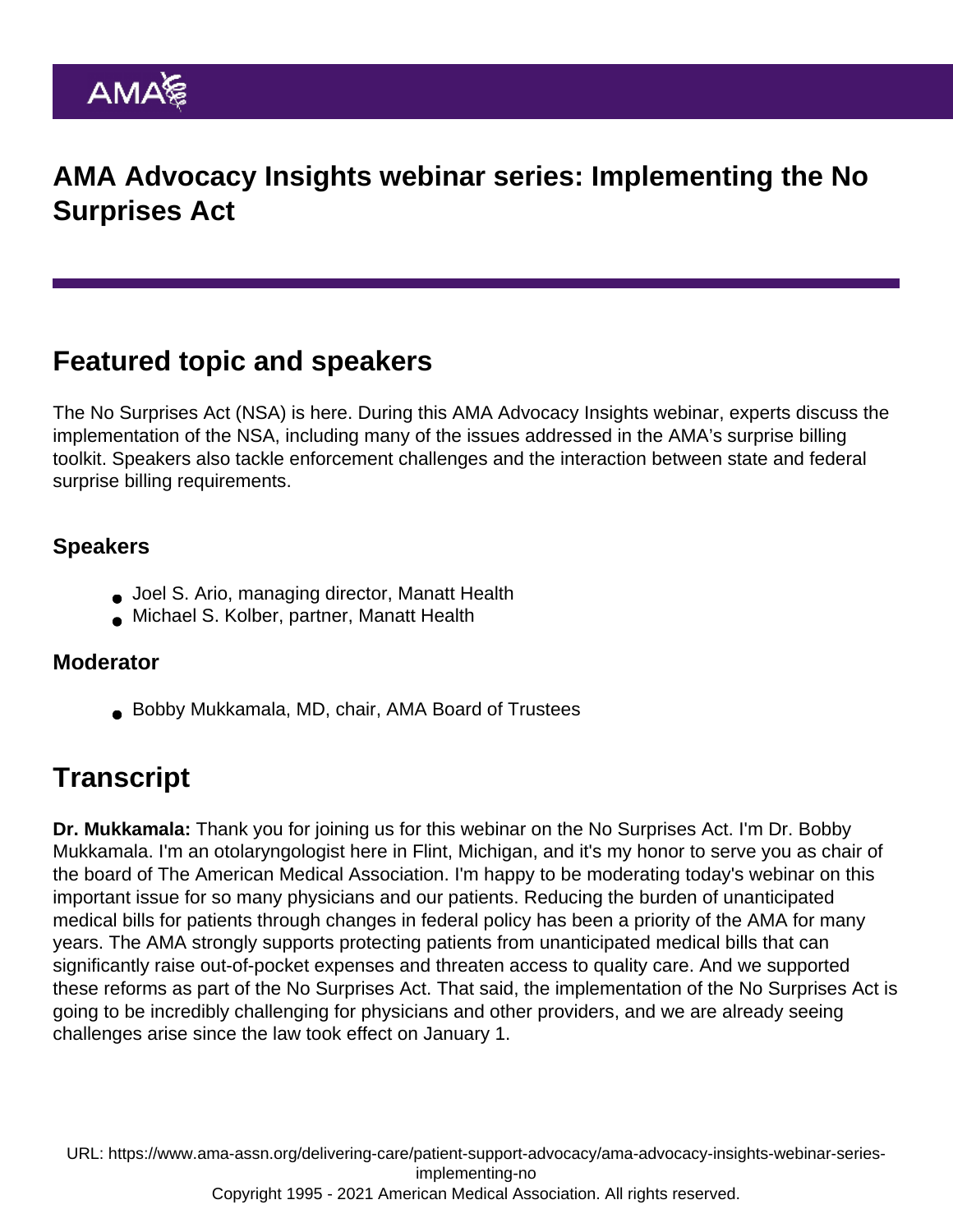As we will hear today, this new law brings a number of changes that are important to understand because they have the potential to significantly impact physician practices, including a ban on out-ofnetwork billing in several situations, changes to disclosure, as well as notice and consent rules, and new price transparency requirements. And there are many questions as well, such as how existing state surprise billing laws are interacting with this new federal law and who is enforcing these requirements at the state level. Today's webinar will not focus heavily on the independent dispute resolution, or IDR process available to physicians, to challenge plans out-of-network payments, given the pressing nature of these other NSA requirements and the fact that some of that IDR process is still being finalized in many ways by the current administration. Please be on the lookout for more programming and resources on that part of the law, the IDR, in the near future.

However, I will mention the AMA's ongoing concern with the way in which the Biden administration is implementing the IDR portion of the new law and the actions we have undertaken to hopefully make that process more balanced. As many of you are aware, regulations implementing the IDR process place a thumb on the scale in favor of insurers by requiring the arbiters to consider the health plans median in network rate as the appropriate out-of-network rate in most situations and essentially predetermining the outcome of the process.

Last month, the AMA joined with the American Hospital Association in suing the federal government for stepping outside their statutory authority and implementing the independent dispute resolution process under the No Surprises Act, and for upending the careful compromise Congress deliberately chose for resolving billing disputes. To be clear, the lawsuit doesn't challenge any of the patient protections in the bill or any of the new requirements on providers. Instead, it focuses on compelling the administration to bring the regulations in line with the way the law was written in Congress and allow the arbiter in the dispute resolution process to consider all factors relevant to payments that are enumerated in the statute. This will lead to what Congress intended, a fair, more meaningful process to resolve disputes between health care providers and health plans. This challenge is a priority for the AMA and a priority for many of you. We will, of course, be keeping you updated on that effort in the coming weeks through our AMA channels.

But for the focus of today's presentation, we are lucky to have with us today two experts who are involved in the development of the AMA surprise billing toolkit and who know a great deal about both the No Surprises Act and state and federal enforcement of health care laws. First up, we have Michael Kolber. Michael is a partner at Manatt with expertise in the implementation of health coverage issues, especially the Affordable Care Act, Medicare and Medicaid managed care value-based purchasing and employment benefits. He provides legal and policy advice with a particular focus on mental health parody, medical loss ratio reporting, pharmacy benefit management, risk adjustment and health care non-discrimination rules. He also provides regulatory advice and advocacy councils clients on corporate transactions and litigates and federal court, and before administrative tribunals. Prior to joining Manatt, Michael was the lead legal advisor to the U.S. Department of Health and Human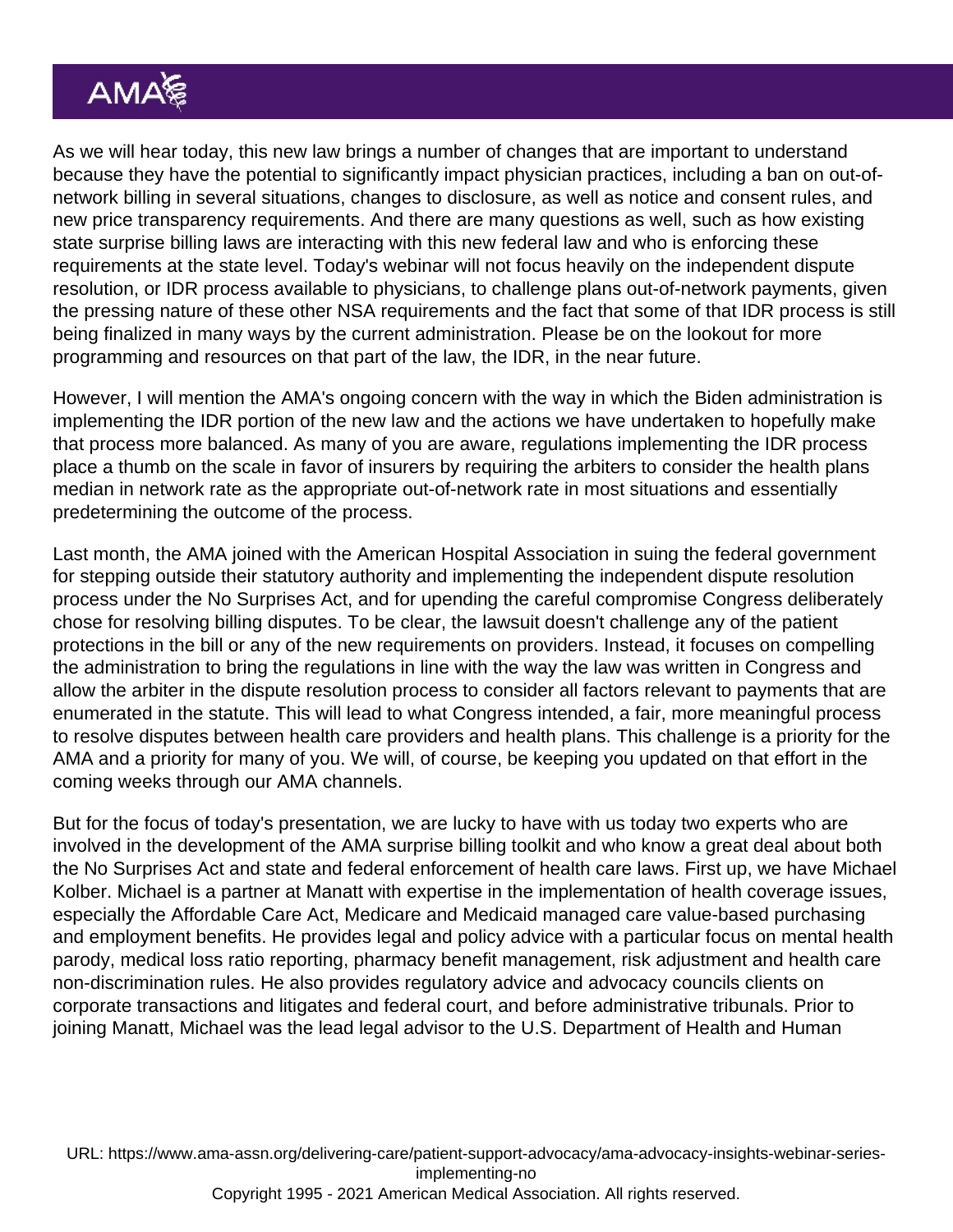Services on several key features of the Affordable Care Act, including essential health benefits, health insurance exchanges and risk adjustment.

Also with us is Joel Ario. Joe has over 30 years of experience shaping and implementing public health policy at the state and federal levels, and provides strategic consulting and analysis on health care policies and institutions, with an emphasis on the role of health insurers in delivering public and commercial coverage under various regulatory frameworks. Joel's experience includes two decades leading health insurance reform efforts for state and federal governments. As director of the Office of Health Insurance Exchanges at HHS, he worked closely with states and other stakeholders to develop the regulatory framework for exchanges, including the rights and responsibilities of states and federal government and expanding coverage. On the state level, Joel has served as Pennsylvania insurance commissioner and Oregon insurance commissioner. He served on the executive committee of The National Association of Insurance Commissioners and was an NAIC officer. Joel also serves and is advisor to the Robert Wood Johnson Foundation and support of its work with states. As you can tell, we are in great hands to talk more about the implementation of the No Surprises Act.

I will now turn it over to these experts for their presentation and then we'll open it up for via the Q&A function on Zoom, so please feel free to put your questions in there. Joel and Michael, the screen is yours.

Kolber: Thank you. So Joel and I are very happy to be here with you today. So I'm going to talk through some of the basics, the blocking and tackling about what's in the law, what's in the regulation and what you, as physicians, need to know now about implementing the law and hopefully you and your practices are beginning to, since it has been in effect for about three weeks now, since January 1. And then Joel's going to talk a little bit more about just the really complicated network of state and federal regulators and enforcement that will be overseeing all of this and how those are interacting, frankly, in one of the more complicated ways Joel and I think have seen. So next slide, please.

So the basic issue in the No Surprises Act and it's many components to the statute, some of which may have very little to do with surprise medical billing but the core protection that we're most focused on is the prohibition on surprise medical billing, really in just three circumstances. For emergencies, for emergency services that are rendered in hospital EDs or freestanding, independent EDs, out-ofnetwork air ambulances and certain non-emergency services provided by out-of-network providers at an in-network hospital or ambulatory surgery center. I'm using a shorthand for hospital critical access hospital or a hospital outpatient department.

And in order to implement these and related provisions, there are really four things that we think that physicians need to know now, most of which are covered, as mentioned in the AMA toolkit that we worked on. First is how is patient cost sharing and provider payment determined for these out-ofnetwork situations. Two, what obligations exist to provide good faith estimates to patients? The good faith estimates that we're talking about here actually don't tend to relate to the surprise medical bills,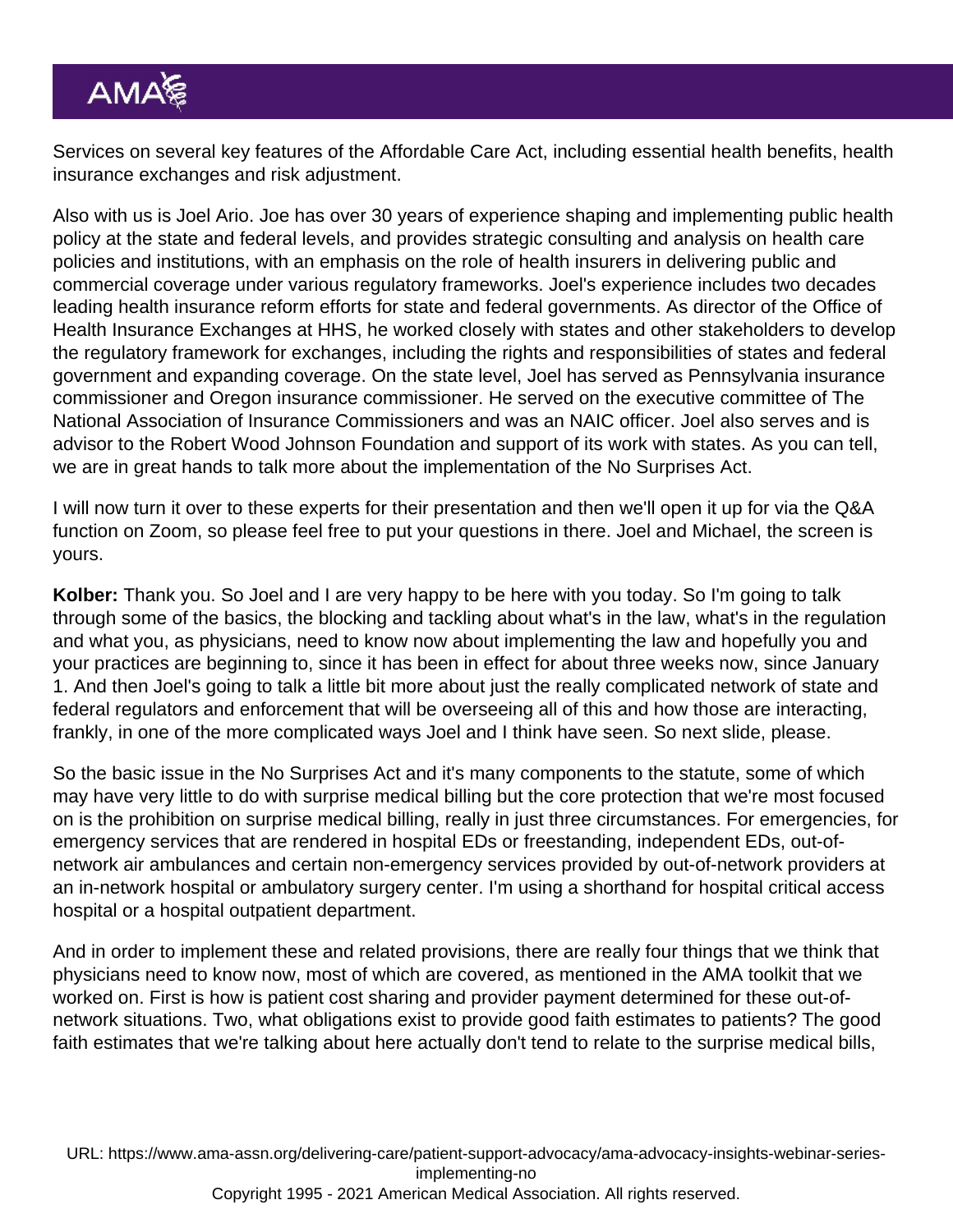because currently this is only being forced for uninsured or self-pay patients, whereas the surprise medical billing situations only arise for insured patients but it is a really substantial implementation challenge that providers are dealing with today.

So we want to spend some time focusing on that. Third, when an out-of-network provider treats a patient at an in-network facility, whether a hospital or an ASC, when can they get consent to balance bill for those non-emergency services, essentially when a patient is voluntarily chosen to get treated by an out-of-network provider. And four, when can the provider or the facility get consent to balance bill for post stabilization services in connection with an emergency visit to a hospital or a freestanding ED. This was a somewhat unique feature of the No Surprises Act that, among the emergency services protections, it includes post stabilization services and not just assessment and stabilization of emergency patients. And so the question about when can a provider bill at out-of-network rates for post stabilization services becomes newly important.

And underlining all of these is, how do the existing state surprise billing laws interact with the federal laws? And who is going to be responsible for enforcing them, which as we've said, gets pretty complicated. And we'll walk through a few cases to explain it. Next slide, please. I'm going to walk through each of these. First, and this is the overarching process for surprise medical billing, so I'll just spend a minute or two walking through this slide. First, we're principally talking about two situations for the most part. I'm not going to talk about the air ambulance situation. So the two situations we're most concerned about is if a patient is seen at out-of-network ED, including freestanding ED, or there's a charge for an out network ancillary service received in an in network facility. These tend to be out-ofnetwork services for which the patient couldn't have consented in advance to receive treatment by an out-of-network provider—anesthesiologist, radiologist, labs, hospitalists and the like.

So in either of those two situations, one of the core protections is that the patient can only be required to pay the in-network cost sharing under the patient's health plan. And all of these, the context is this is an insured patient that either has employer sponsored coverage or has individual market commercial coverage. So a patient would be limited to only being required to pay in-network cost sharing. Of course, if that's a co-payment, it's straightforward to know what that amount is. If there's a deductible or co-insurance, increasingly common, then a determination needs to be made about how in-network deductible or co-insurance is calculated. And that's based on what's called the recognized amount, which essentially is one of these three things. It's either the amount that would come from a state all payer model agreement, that's only Maryland, whether there's a state law outside of Maryland that determines what the patient cost sharing should be and if there is a state law that applies to a particular service by a particular provider under a plan, then that would apply or the qualifying payment amount, which is essentially the median in-network rate.

So essentially, the plan will be required to determine which of these three rates applies if it is the QPA, calculating the QPA, and then reporting back to the provider what the cost sharing should be based on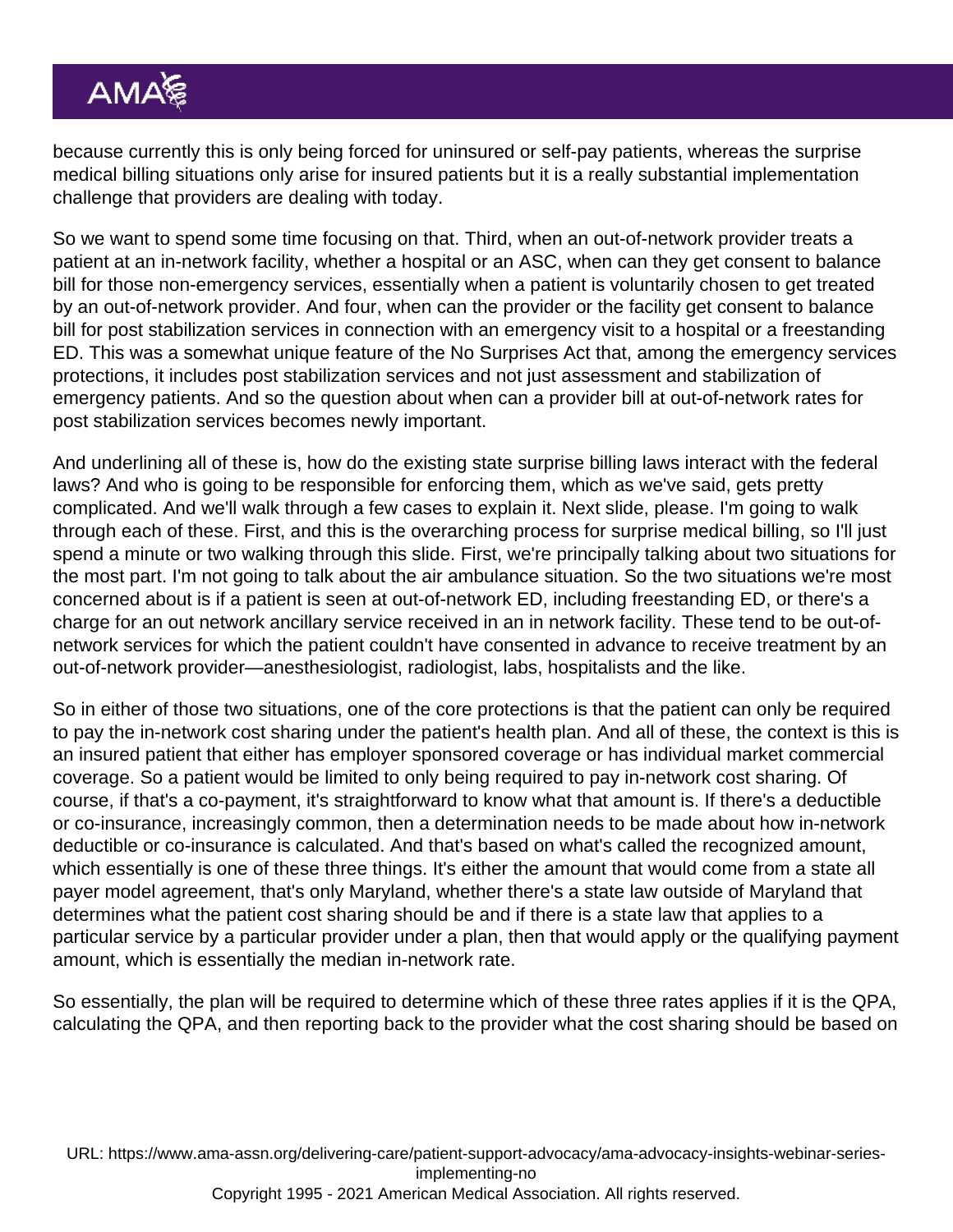that analysis. The plan then either denies coverage or makes a payment, which is supposed to be a reasonable payment amount. There's a period of potential negotiation if the provider disagrees with the planned payment. If there isn't agreement in the negotiation, the payment goes to the IDR process that you heard briefly about before I got on. I think one thing to highlight here is that there's two separate calculations, one for the patient cost sharing, which happens at the front of this process, and two for the out-of-network reimbursement, which happens at the end of the process.

So patient cost sharing should be able to be determined relatively quickly. And the patient's obligations should be resolved relatively soon in this process, even if there continues to be a dispute between the provider and the plan about what the out-of-network reimbursement should be to the provider. The result of that dispute, if it does go to arbitration, does not affect the amount that the patient ultimately pays. It's just between the plan and providers. So that's one of the core protections is taking the patient out of that dispute.

I'll mention briefly, as you heard, there is litigation about the IDR process and the rules under the IDR process in terms of what the arbitrator should consider when determining what the out-pf-network reimbursement should be. There have been several cases filed about this. We should, I think, expect, we may begin to see some decisions from the various courts in February or March. And depending on the outcomes of those cases, they may be appealed. So through the spring, we may begin to get some insight into what the outcomes of those litigations may be, which would time nicely with when these IDR arbitrations will begin to occur. We don't have all the steps in here but generally the IDRs could not begin until 90 days after a service was rendered. So since this first started applying in January 1, it may be that in April at the earliest, there may be begin to be some arbitrations. Next slide.

So I want to go into a little bit more detail about the recognized amount, and this is the amount that the cost sharing is based on. And these are calculations that are going to be done by the plan and then reported to the provider about how much to be collected. Essentially, it should result in an amount that's no more than would've been charged if an in-network provider had provided the care. As I mentioned, there's these three standards, essentially the Maryland model, a state law, if it applies or this QPA, which, as indicated previously, is generally the median contracted rate. It's actually the median contract rate from 2019 that is then inflated forward. And then there are special rules when the median contracted rate doesn't apply, such as like the plan was created newer than 2019 or the service didn't exist in 2019 so there isn't a contracted rate for it. There's special rules that apply. Worth noting that for ERISA plans, private employers, self-insured plans that don't use health insurers to underwrite their costs, generally, the federal rule is going to apply about what cost sharing should apply. Next slide.

And then, as I said, there's a separate calculation of the out-of-network rate. And that amount, again, is going to be either the Maryland all payer rate setting model, if there's a specified state law that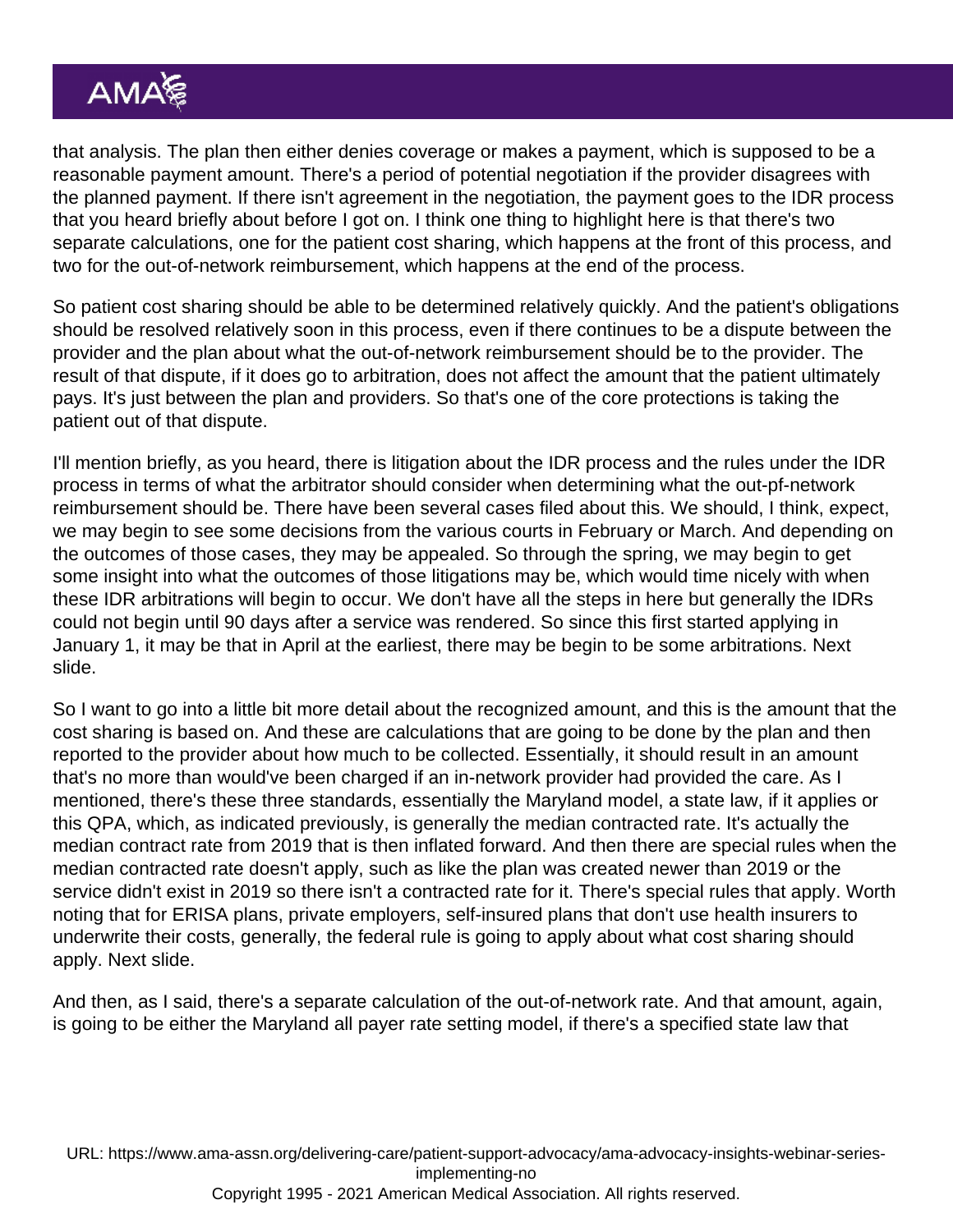determines it and then the federal IDR process. I talked about the federal IDR process. Just a moment more about the specified state law, because I think in many states, that may determine the reimbursement because a significant number of states already had state surprise billing laws before the No Surprises Act was enacted. And in general, in order to be a so-called specified state law, the law needs to determine the reimbursement amount for the particular service rendered by the provider type at issue and for the plan at issue.

So for example, a state law might regulate reimbursement for, for example, emergency services but not non-emergency services. A state law might regulate particular out-of-network providers. It might go by particular specialty types that it regulates and not other specialty types. So it's conceivable, in fact, it's likely, that even in states that have state laws that set out-of-network for reimbursement amounts, there will be certain types of plans, certain types of providers, certain types of claims that an out-ofnetwork reimbursement might still be determined under the federal methodology, even if the state methodology does apply to some cases. We are seeing some states considering expanding the scope of their state laws to the extent they can, so that there's less of a Swiss cheese jigsaw puzzle and the state law applies more, more broadly. Next slide, please.

The Good Faith Estimate has been an area of enormous agita among providers because it's one of the first things that really needs to be implemented by providers. And as you see here, we have three slides on it. I think the first thing worth noting about the Good Faith Estimate as it's currently being applied is ... So first off, the Good Faith Estimate is a requirement to provide patients a good faith estimate of the charges that are expected either upon requests before a scheduled services is scheduled or at the time that the services scheduled and before it's rendered. There have been two significant relaxations of this requirement under the federal rules and guidance. First, currently it's only being enforced with respect to uninsured or self-pay patients. These are patients that don't have any form of health coverage or have commercial health coverage and they're deciding not to use that health coverage. If patients have Medicare or Medicaid, this requirement doesn't apply at all.

The second relaxation that I think is significant is the Good Faith Estimate, at least for this year, is only required to include the expected charges from the provider who's actually providing the estimate. Supposedly, because beginning next year, the departments are going to enforce a requirement that it includes the expected charges of other providers and other facilities that may be involved in the service other than the one that's scheduling the service. If a hospital is responsible for scheduling service, then the treating providers charge should also be included. That requirement for the other providers to be included supposedly is going to go into effect January 1, 2023. And then as I mentioned, it's only being enforced first for self-pay or uninsured patients. It will, supposedly, eventually, be applied to insured patients as well.

That is going to be even more complicated because the plan is that these good faith estimates would not necessarily be provided directly to the patient, but would be provided to their health plan, which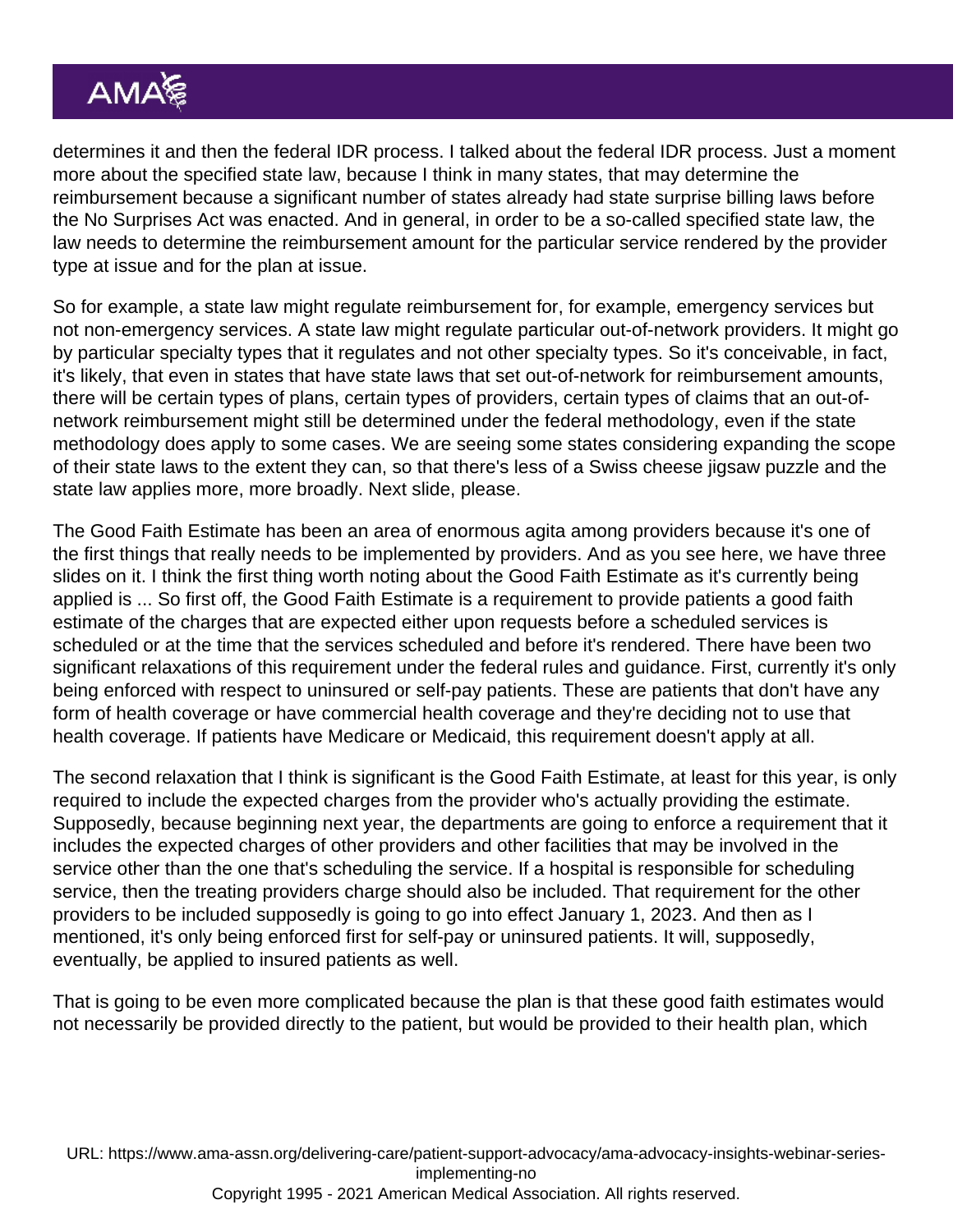would then use that Good Faith Estimate to generate what's being called an advanced explanation of benefits, which would tell the patient how much out of pocket they would have to pay, essentially like the explanation of benefits they would get after the services are rendered. But obviously there's a lot of interconnections that will be required between providers and plans that don't currently exist and will need to be put in place somehow before that requirement is enforced to provide GFEs to insured patients. So that does not currently exist.

There's a number of regulatory requirements about what needs to be in the Good Faith Estimate. It's principally a description of the services that are expected to be provided and a listing of the charges that are expected. There is a template form that the federal government has produced that lays out how all this information should be included in the Good Faith Estimate. Next slide. There are a number of other notice and other requirements that are associated with this Good Faith Estimate requirement. First off, there needs to be a notice provider provided that explains the availability of the Good Faith Estimate. It has to be posted on the provider or facilities website, at the office and wherever scheduling or cost questions arise, it has to be clear, understandable, prominently displayed, easily searchable. There's also a template for this notice.

And then when does it need to be provided? As I said, it has to be provided when a scheduled service is scheduled but it must also be provided when requested by a patient either before they've scheduled the service. The rules have a pretty broad definition of when a GFE has been requested. Essentially, anytime that a patient asks about costs, that should be interpreted as a request for a Good Faith Estimate that complies with these requirements. Next slide, please. And then one of the really significant consequences of the Good Faith Estimate for uninsured and self-pay patients is that if the actual charges for the episode of care described in Good Faith Estimate exceed the Good Faith Estimate by more than \$400, the patient can dispute that bill for through a new patient provider dispute resolution process. This is separate from the IDR independent dispute resolution process that exists in the context of surprise medical bills.

Essentially, if any particular provider or facilities charges exceed their estimate by \$400, this process could be triggered. And once it's triggered, the provider has to provide evidence to this new dispute resolution entity. Essentially, the only reason that they can defend the higher than expected charges is if the higher charges were because of medically necessary items or services that could not have been recently anticipated when the Good Faith Estimate was provided. I think providers are thinking through a number of ways, to avoid having to participate in the dispute resolution process. One might want to give good faith estimates that err on the side of going high. That, of course, prevents problems because it may deter patients from getting medically necessary care if the estimate is artificially too high to avoid these dispute resolutions.

Another thing that providers and facilities might do is look at their bills before they go out and see if they can be essentially written down on the front end so that they don't exceed this \$400 threshold.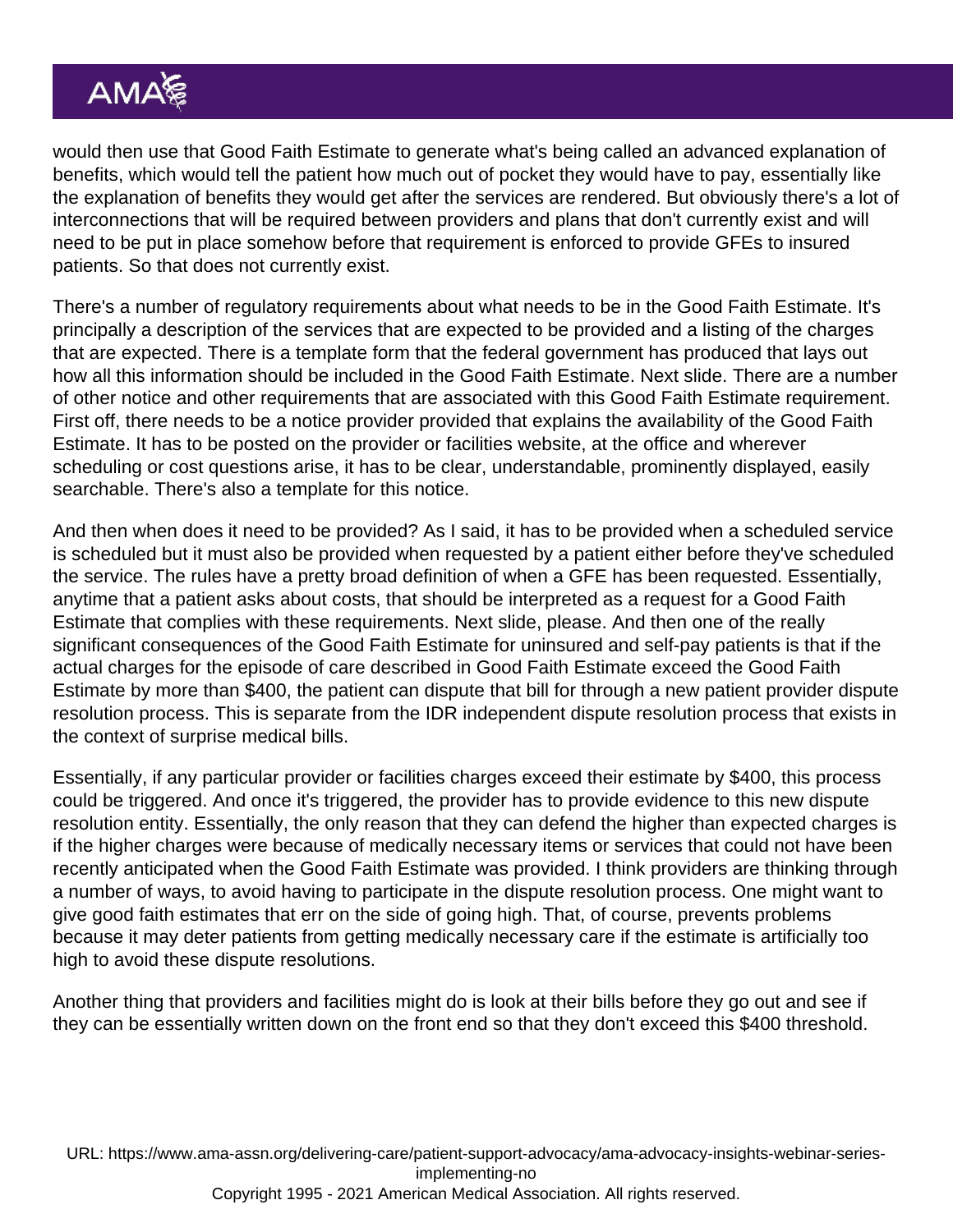There may be some thoughts going through the process for early some claims and seeing how it turns out. But it seems like there's going to be a significant operational burden here to go through this process. I think I have one more slide. Yeah. One more. Yeah. So this, and then there's ...

Okay. So this is discussing two of these core issues in surprise medical bills. And generally, this applies to the two situations we're talking about where there really are protections against surprise medical billings. First, the situation of non-emergency services in an in network hospital, or ASC, and the other is emergency services at a hospital or independent ED. And in both of those cases, despite there being this new federal protection against surprise medical billing, there are situations when a provider could bill at their out-of-network rates and potentially balance bill.

For non-emergency services, if it's a service that can be actually selected by the patient and the patient actively wants to use an out-of-network provider, the provider can provide notice of the balance billing ahead of time. It has to include an estimate of the charges and then the patient can consent to be balanced billed. Now, this is for any provider type, except for ones that are specifically prohibited from balance billing under the regulations, which are things like, again, emergency medicine anesthesiology, pathology, radiology, neonatology, sometimes referred to either as ancillary services or services that a patient can't reasonably select a provider, hospitalist, intensivist.

And then in addition to all of those, there's a catch all for any urgently needed care that arises that the patient doesn't have a reasonable opportunity to select to provide for. But, say a patient wants to be treated by a particular surgeon who's out-of-network but they want to do it at an in-network hospital for a schedule procedure, the patient is permitted to do that and consent to pay the full out-of-network charges, if that's what they choose to do. There are some timing requirements about when they need to consent to be balanced billed prior to the procedure. And then for ED visits, as I said, this statute was somewhat unique in describing post stabilization care as part of these ED protections.

Despite saying that post stabilization care is generally part of an emergency visit and subject to these balanced billing protections, there are circumstances in which a provider or facility can seek to obtain consent to balance bill. It has to be for care that the provider determines the pay patient could travel to a network provider using non-emergency medical transportation or non-medical transportation, meaning taking a cab or getting on a bus and going to a different hospital. And if that is true and if the patient is in a physical condition in which he or she can actually consent, then the patient is provided notice an estimate of what the out-of-network fees would be if the patient stayed at their current out-ofnetwork facility and the patient consents.

You would all know better than I, but I suspect this is a somewhat unusual circumstance when this would ever occur when a patient essentially can't be discharged or there's medically necessary care that the provider thinks still needs to happen in the hospital and yet the patient is well enough that the patient could travel by non-emergency medical transportation and get the care at an in-network provider. Maybe if there's new network provider in the same building or something like that, maybe a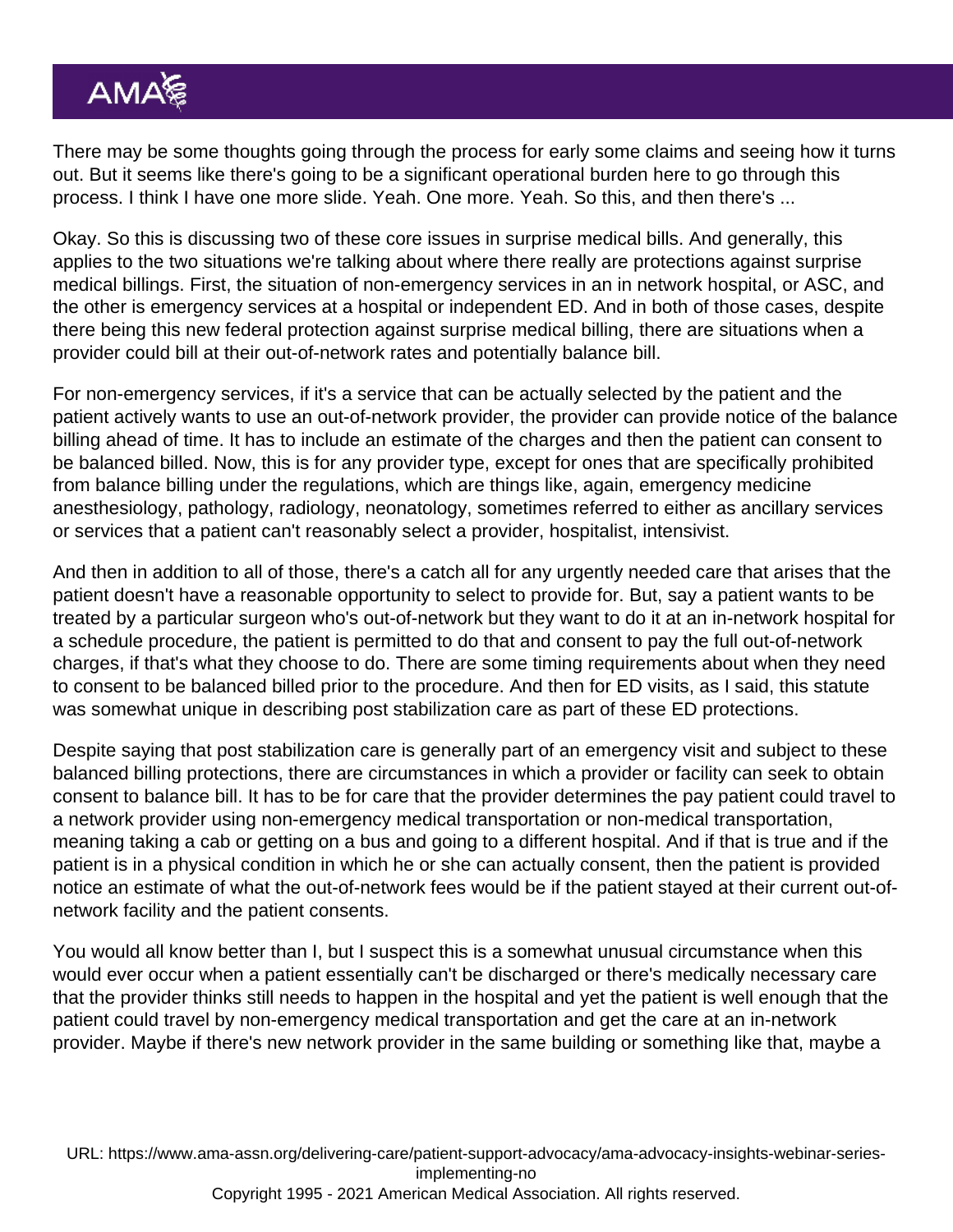situation where that could arise. But otherwise, it may be a rare situation when there really is even an opportunity to get that consent to balance bill. And then I think my last slide, next slide, please. Yeah. And so just to mention, as we said at the top, that we did prepare with the AMA this toolkit that goes into somewhat greater detail on, I think, all the points I bring today. And so we hope you take a look at that. And I think the link is available, both here and by email. We look forward to your questions. With that, I'll turn it over to Joel.

Ario: Thank you, Michael. And if we can jump a couple slides up, you see on the map here that the state's basically divided in three. A third of states don't have any kind of balanced billing or surprise billing type law. A third of the states in the lighter shade there have a law but it's a partial law. And then a third of the states have something approaching a comprehensive law and covering these sorts of issues. So the states vary a lot. And then the states also have choice under this law as to whether they want to enforce their own laws or defer to federal enforcement. So you're going to end up with a patchwork, not only among the states but also within the states with regard to different sorts of services. The basic standards that applies here is that, again, the states get to choose if they want to enforce the law. But if they don't choose to enforce it or if they choose to and then don't actually enforce it, the federal government does have authority wherever the state is not "substantially enforcing the law."

Those of you who are familiar with the ACA will recognize that standard as the ACA standard of deference to the states but ultimately federal authority behind that. If we move to the next slide, start to get into some of the details here about what may vary state by state. There are two ways that a state can choose to be the primary agent. One is that they have a law in point and they choose to enforce that law. Again, that can vary by circumstance but that would be one way the state can enforce the law. The second way is a collaborative enforcement agreement. I'm going to use the acronym here a little bit, CEA, but the collaborative enforcement agreement is a mechanism in this law where the state contracts with the federal government to essentially be the federal government's agent and enforcing the law.

It works as long as the parties comply with what the state does as the agent of the federal government. Ultimately, the federal government would have to step in under a CEA arrangement if there were disputes and parties were not complying with what the state thought was the right solution. So it's an attempt to give the state's power but it doesn't ultimately work if there's not voluntary compliance. In the boxes there, we see if it's an insurer issue, most likely the insurance departments ... Well, at every state, the insurance departments are going to have authority over fully insured plans. That's roughly half of the employer based market. The states do not have authority over self-insured plans here, as in other areas. There is a little quirk here, which is that the law does allow employers to choose state enforcement. So a self-insured plan, a large employer could elect to be subject to state enforcement but they don't have to make that election. And the state doesn't have to allow it either.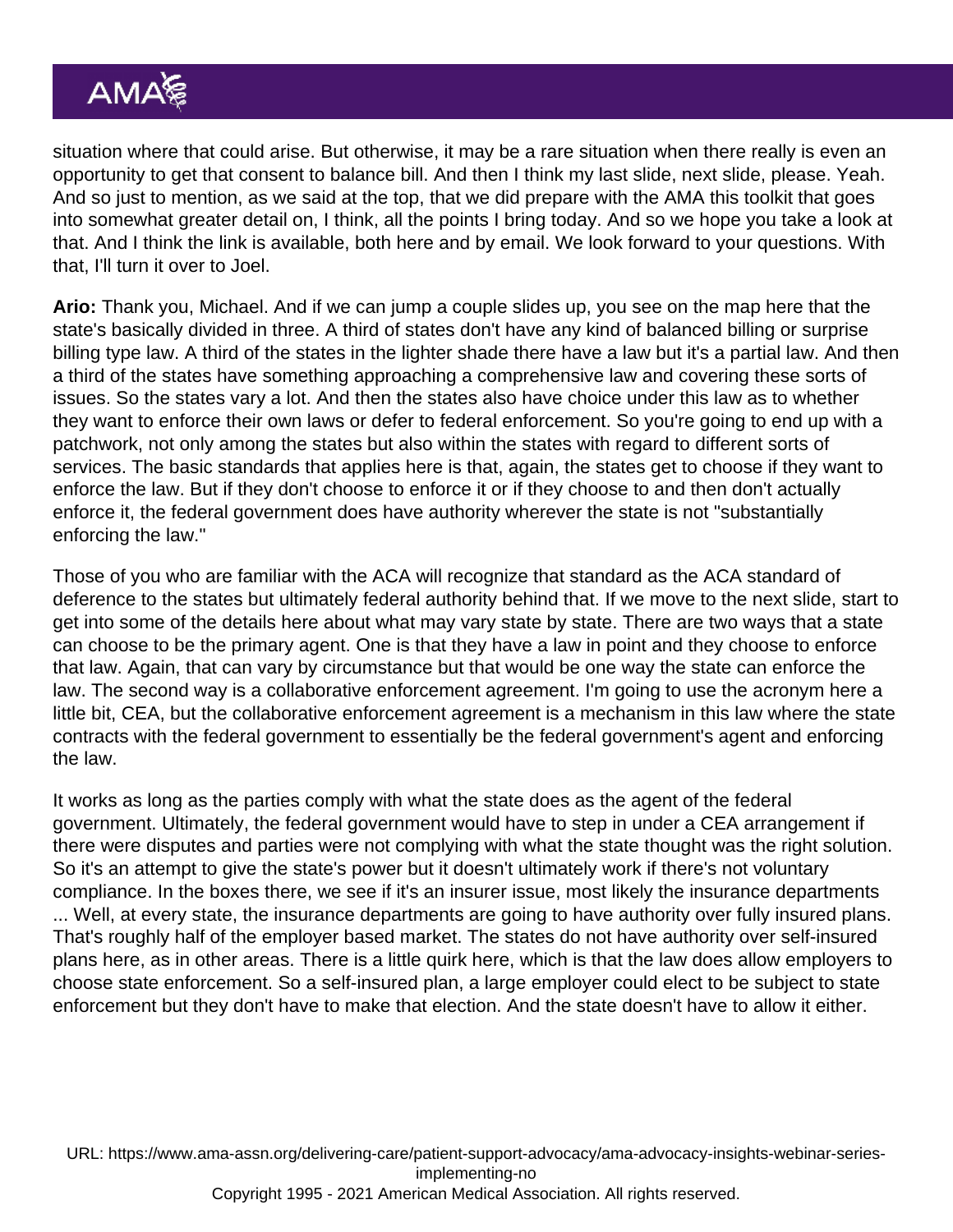Provider enforcement is, unfortunately for you guys, a little bit more murky at the current point. The departments of insurance could have been given authority under those state laws of predated this law or under the federal law for enforcement here but they haven't been generally given that authority and most of them are reticent to exercise that authority through a cooperative agreement or some other mechanism. So in general, provider enforcement has been, in most of the situations to date, handled by delegating it back to or deferring to the federal government. There are, in some cases, we'll see as we get through here, health departments, licensing boards, consumer protection agencies at the state level who may have some authority on the provider issues. And then as Michael went through all those different circumstances, the way to think about enforcement is in each of those different circumstances, the state could make a different choice. So they could choose to enforce in emergency rooms, but not in the situation of an in-network with an non-network provider, et cetera, et cetera. They could choose to enforce against insurers but not providers, et cetera, et cetera.

Something that may start happening more in the states that already is in one of the examples I'll talk about, states could try to help consumers complaint handling, that sort of thing and help them navigate the process. And that might include working both with state and federal agencies. And then of course, on most of the new provisions, the states are going to probably defer to these GFEs, particularly to federal enforcement, till things get sorted out a little bit. Go to the next slide. Go to the next slide. Washington was the first state out of the box to issue a more detailed ... No, I'm sorry. Back to the Washington slide, because is a lag between when I say something and it gets ... Yeah. So there we go. Washington was the first state to jump out of the box and assert what it was going to do at the state level. Washington's one of these states with a pretty comprehensive law. You can stay on that Washington slide for a minute here. So back to the last slide, the Washington slide.

Again, you see there what Washington said in a bulletin and I think it was early November, that they would enforce many of the provisions of their basic, pretty comprehensive surprise billing laws, so that billing protections against balance billing, the calculation of enroll cost sharing, the provider payment, dispute resolution processes, all of that would allow Washington to essentially use its state law to enforce the whole process. But what they said was that if they got to issues with air ambulances, they didn't have authority there, so the state threw that back to CMS. Self-funded groups, Washington did take advantage of the notion that employer groups could elect to be put under the Washington law, so they will enforce the law if there's that election. But otherwise, they delegate it back to the federal government.

And then for health providers, they basically said, "Not our area, haven't been given authority." So they're going to delegate that but to the state department of health. It's unclear what the state department health is going to do in Washington still, and for facilities where there really wasn't Washington authority over providers, that would go back to CMS. And then you see this detail about provider directories. There's a bunch of other things in the law where the state might have a law. Washington thinks it has a better provider directory law than what's in the No Surprises Act, so they've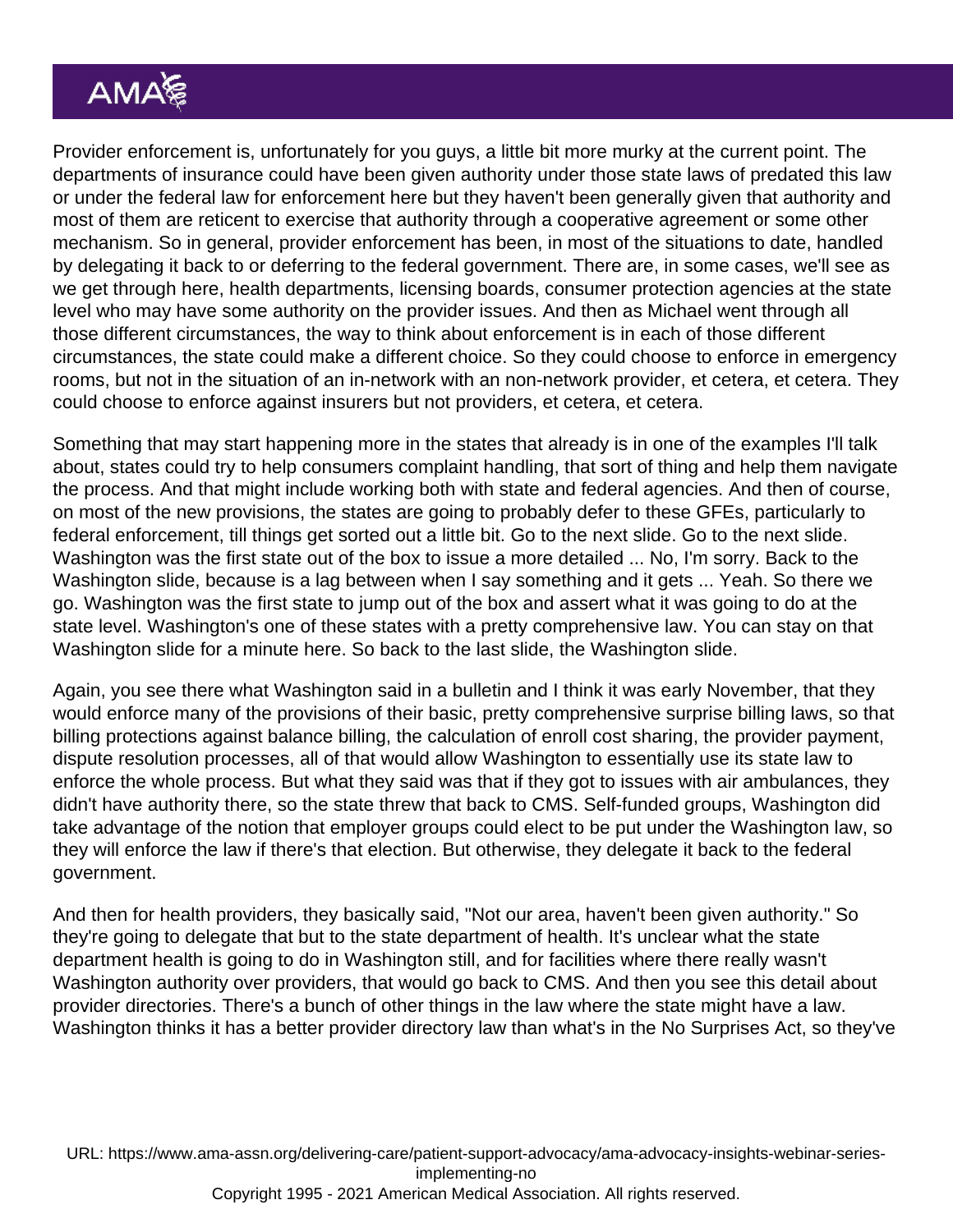taken enforcement there as well. But you see already that it gets pretty complicated pretty quickly with the states. And again, I wouldn't rely on anything that you're hearing today as a done deal. It will probably evolve over time.

If we keep moving to the next slide, this is the big picture of how this is going to evolve. And again, Washington is one of the few states, there are a few more, Delaware's another example, that have put out things at state level so far saying what they intend to do. But most of the activities so far has been private channels with the CMS, with the federal government, talking to people in the states, oftentimes the insurance regulators but could be other state officials as well. And then through that process, they developed an understanding between the parties as to how enforcement will go. Many of us hope that what we'd see how that process was a nice, big chart that put everything together at a high level so we could just skim through and see what every state is doing.

But the way it's actually working is that CMS produces letters, pretty boiler plated letters, about six pages long, to go through the detail of what the arrangement is in each state. They've done that for 41 states so far. There's a site on our additional resources page here at the end of the deck where you can go look at each of those letters. You do have to have your statute with you because it doesn't tell you what any specific thing is. It refers to the set of the law and so forth. So they're a bit difficult to read but they do tell you, if you understand how to read them, what the state will enforce directly, what the state will enforce through a collaborative agreement and what CMS will enforce, in quite a bit of detail. The collaborative agreements in these letters so far are an intention into the future.

So to my knowledge, none have been produced yet. If I had to bet, Pennsylvania probably has the first of these because they've been more aggressive about trying to get a collaborative agreement but that's still something that's coming in the future as well. So that's what we know so far. And then the next slide, you get into just a few examples just to give you ... Again, none of this is going to be written in stone yet but it gives you an example, a flavor of what states are thinking about so far with state versus federal enforcement. So on the left there, you have Texas, which, very proud of their law, their laws work pretty well by all accounts down there in Texas or maybe not all the accounts. Maybe there's somebody on the phone who doesn't think it has. But in general, it's getting high marks and it does address the broad range of issues, balance billing, dispute resolution. In Texas, they have total federal government.

They like their system. It's got a lot of voluntary compliance on all sides. And so they want to keep the Texas Medical Board, the Texas Board of Nursing doing provider enforcement issues. They want to have the Texas Health and Human Service Commission regulate the health care facilities. And then of course, the insurance department regulates the health plans. So if you want an example of a pretty robust state enforcement, state step it up and say, "We're going to do it all," Texas is a good example of that. In the middle there, cooperative agreement, Pennsylvania, as you saw from the map, if you had a good memory, had a partial law in place. So there, the Pennsylvania insurance department has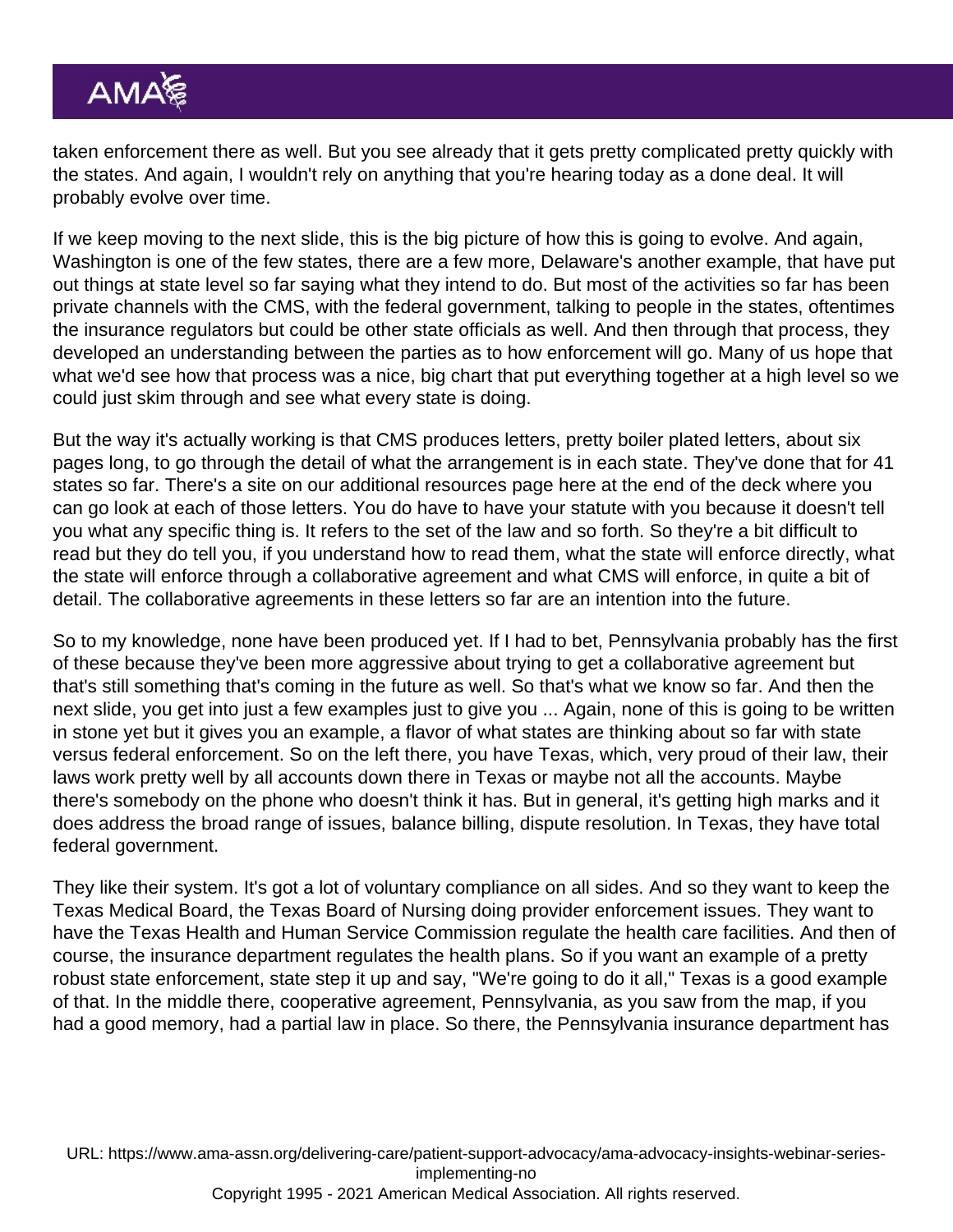been working with the federal government to coordinate state and federal enforcement.

Part of that is if you go up on the insurance department's website, you'd see a web-based complaint handling system there where any consumer who can't figure out where to go with the federal or state government on some complaint, they can go to the PID website, enter a few basic pieces of data and then they'll get complaint handling help to walk them through their complaint, which, again, will, most cases, probably include both state and federal enforcement agencies in the state. So that includes the Department of Health. That's going to crop up in every state where this is moving beyond the insurance department. The department of state actually in Pennsylvania has provider licensing responsibilities. And the drug and alcohol program has some provider oversight responsibilities as well. And then of course, they are coordinating with the federal government in certain areas like providers and facilities, self-funded plans, the federal employee health benefit plan, not a small thing. There are a lot of federal employees. It's another area where there needs to be coordination.

And then finally, there are going to be some states who want to just basically hand it over to the federal government, and the example here is Alabama, which is that they don't have any law under the most specific surprise billing law. And they also, even if they did, not indicated any interest in enforcing. And so in that case, the federal government enforces. And do note there that Colorado could decide in the future, these decisions are revocable, so Alabama could pick up enforcement at some point. And by the way, this could include, I haven't seen a good example yet but there are some states on the map with specified laws and comprehensive schemes that some people think may decide not to enforce those schemes may decide simply to hand it over to the federal government. So even if you have a specified law, it doesn't mean for sure you're going enforce. You still have the choice.

If we go to the next slide, I'm almost to the end here into those questions, which is now, I see you have built up to 70 questions, the future of federal and state enforcement. This is a little bit of crystal balling but I think at this point, states are generally deferring to federal enforcement for providers in their initial planning. That's particularly the case when I talk to states that they might want to be in a situation where they send a notice to provider saying, "This is what we think the right solution is." But if the provider says, "I disagree, you're going to have to enforce that," I so far know if no state that says they want to get into an enforcement fight like that. That would get delegated back to the federal government for now.

But the process could change as the rules get clarified. We've already talked about the fact that the rules ... Dr. Mukkamala and Michael mentioned the rules are still in flux and you guys have some issues with them. Let that process play out. And then again, I think a lot of it ultimately where this ends up being federal versus state will depend on the preferences of, frankly, your group and some of the other stakeholders. On one end of where it could end up is like ERISA preemption, where the states have been basically preempted from regulating self-insured plans since the 1970s. Even where states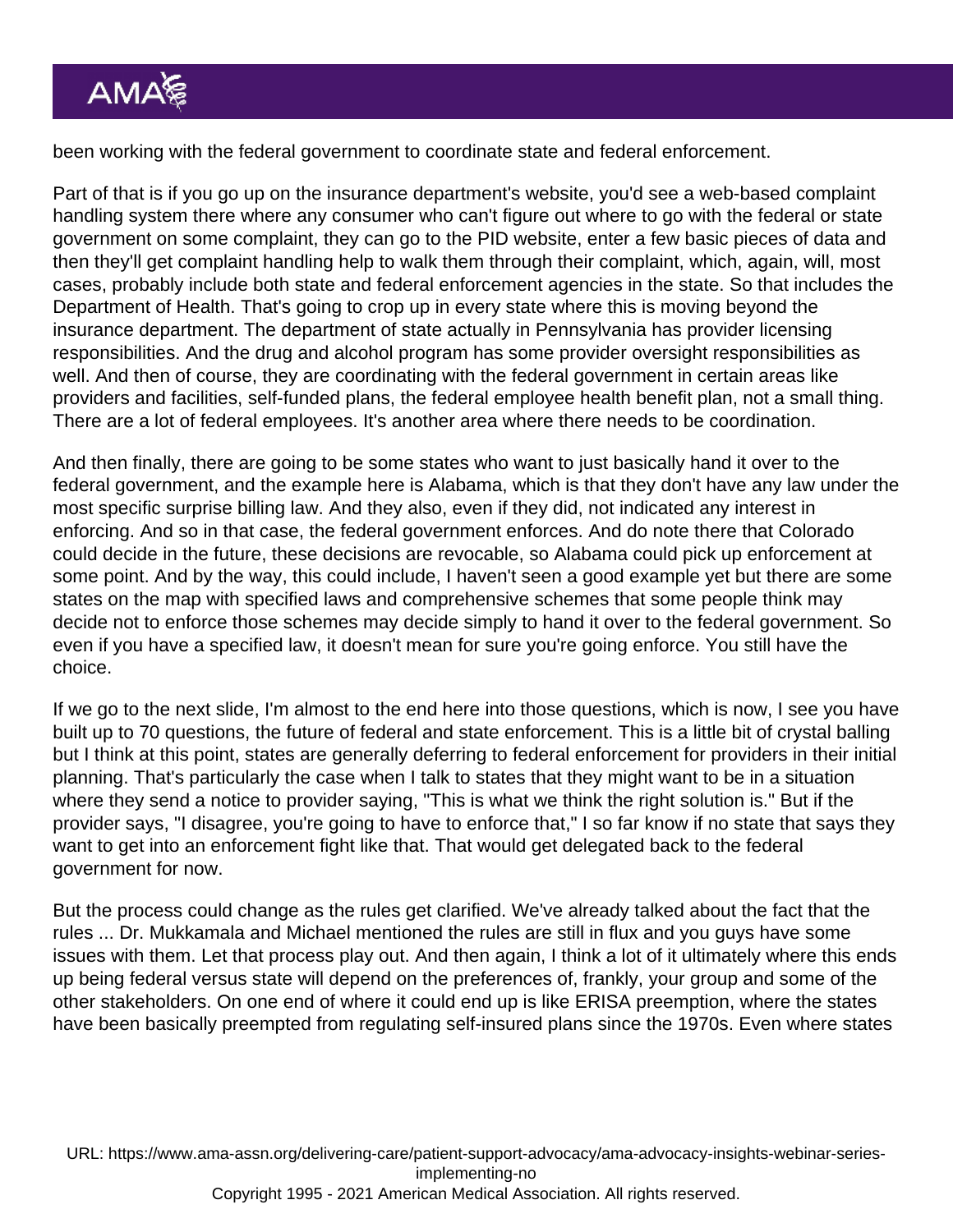have wanted to regulate here, and some states have tried pretty hard, they basically get pushed back to not allowed to do it because the employer groups really oppose it and they tell us to guard their exemption. So you could have a situation where some party or another is trying to make sure that states really don't have much of a role here.

On the other side of the equation, the ACA enforcement process started out with the federal government having a lot of new rules for the states and many of the states wanting to resist those rules. But as of today, 48 states do their own rate reviews. Again, they have to go get certified by the federal government. They have to follow federal rules. But 48 states, Texas being the most recent, do their own rate reviews. 21 states, so less than half, still do state exchanges, the others for the federal government. So you see a general pattern there of the stakeholders generally preferring state regulation, CMS generally deferring to that. And so it moves towards state regulation but not entirely.

One challenge in this area as this moves forward is that there's no natural home at the state level for provider enforcement. There just aren't issues on which there's a process in place to enforce things like this. There aren't laws like this for providers. So that's a hurdle. It could end up being insurance departments. I think the NESC put out something about provider responsibilities under the law of bulletin. They know they understand that the laws work. They could do more but so far, or that hasn't really been invited by any of the parties, and so it's operating in the background more.

One last slide, I think, on next steps and we'll go to the questions here. What's coming up implementation of the law? As Michael mentioned, by the clock, there won't be any independent dispute resolutions until at least April. We'll definitely see more guidance and more regulation from the federal government. Some issues going to get resolved through litigation as we've discussed. I do think you'll see a lot more action at the state level, at least on the consumer protection side and maybe on the enforcement side. And there are some additional resources in the guide that foreshadow some of where them could go. And then there'll be efforts to coordinate and harmonize. You see that these small differences between state and federal law create a lot of difficult decision making and handoffs and so forth. You're starting to hear some states talk about, maybe we'll just pass laws that make us have the exact same provisions as the federal government, at least in certain areas, just so the laws are harmonized. So there may be more of that activity as well.

Dr. Mukkamala: Thank you so much, Joel and Mike, for the informative presentation. I know we got a lot of questions in about 15 minutes. So I'm going to get some help from Emily Carol at the AMA who's been part of the team here working on and on the No Surprises Act implementation from the very beginning. Emily, do you want to kick off the Q&A and we'll see what we can do, maybe rapid fire to get to as many of these 70 plus questions as possible?

Carol: Absolutely. Thanks, Dr. Mukkamala. And I have had a lot of questions come in about this slides being available. I just want to let folks know that we will not be sending out the slides but we'll make sure this webinar recording is available and send that out. And then I've also had a couple of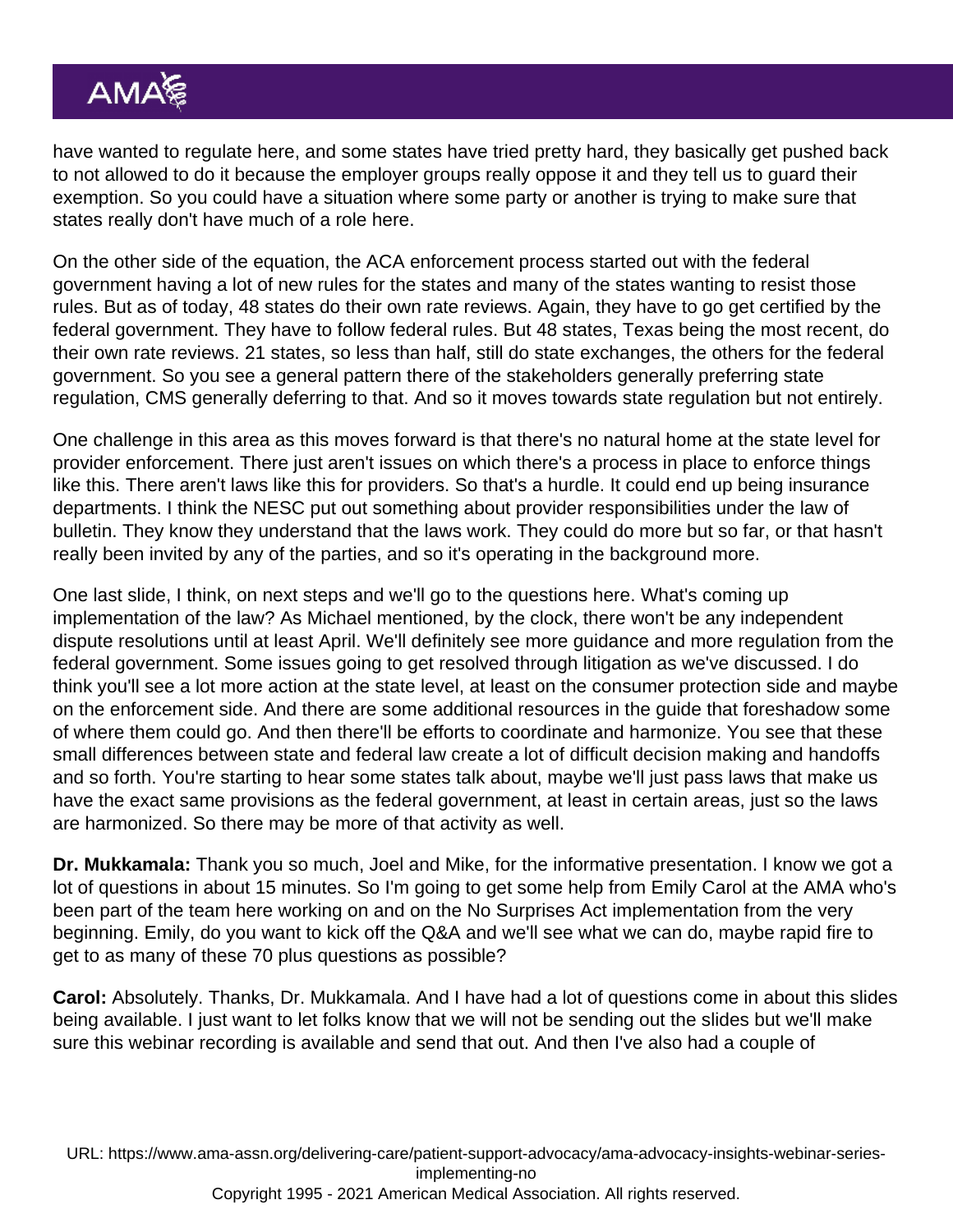questions come in about the government templates that Michael mentioned and those are all linked to in the toolkit but we'll make sure those all get out as well. I tried to group of these now 81 questions together as best I could and get as much answered as possible. So Michael, maybe I'll start off with some questions that seem to fall under your area and your presentation around the good faith estimates. Can you clarify if practices have to provide good faith estimates for patients treated in the office?

Kolber: Yeah. It's not limited to facility based care. It's any uninsured or self-pay patients.

Carol: Along those same lines, would the Good Faith Estimate requirements apply to cash-only practices? So for example, when a patient pays a physician directly and then submits the bill to insurance? Do you know?

Kolber: So it's an interesting question. Under the rules, the provider is supposed to inquire whether the patient has insurance and intends to use insurance. So if they say they do, then the provider, the physician doesn't have to comply with the Good Faith Estimate requirements. If they say they have insurance but they don't intend to submit it, then they're supposed to provide a Good Faith Estimate.

Carol: Similarly, a question came in specifically from a surgeon's office. Do physicians have to provide every self-pay patient a Good Faith Estimate? Or is it only when the patient requests one?

Kolber: It's every patient, whether it's requested or when the service is scheduled.

Carol: And do you know if a patient can opt out of a Good Faith Estimate? Is that allowed or is it...

Kolber: I don't think so. I don't think there really is any mechanism to opt out.

Carol: Great. All right. Well, I'll skip, maybe, I think, Joel, this next one probably would go to you, and it's a question on why do you think states have been reticent to pursue cooperative enforcement agreements with respect to provider enforcement?

Ario: I think generally, we haven't seen the details of these cooperative enforcement agreements yet, so that's number one. People will want to see one in place and then have their lawyers look at it and so forth. The second issue though, as I was saying in the presentation with provider enforcement, I know from being an insurance commissioner, we would love to work with providers and oftentimes did, on the complaint side where a provider would be helping consumers solve a complaint. But where it looked like the provider might have been the person that needed to change their behavior, maybe we try to work with some of those on complaints. But as soon as the provider said, "I don't think you're right about that," the insurance regulators get pretty reticent. So it's just an area with not a lot of experience and I don't think it's likely to be an area that the insurance regulators move into unless they're encouraged.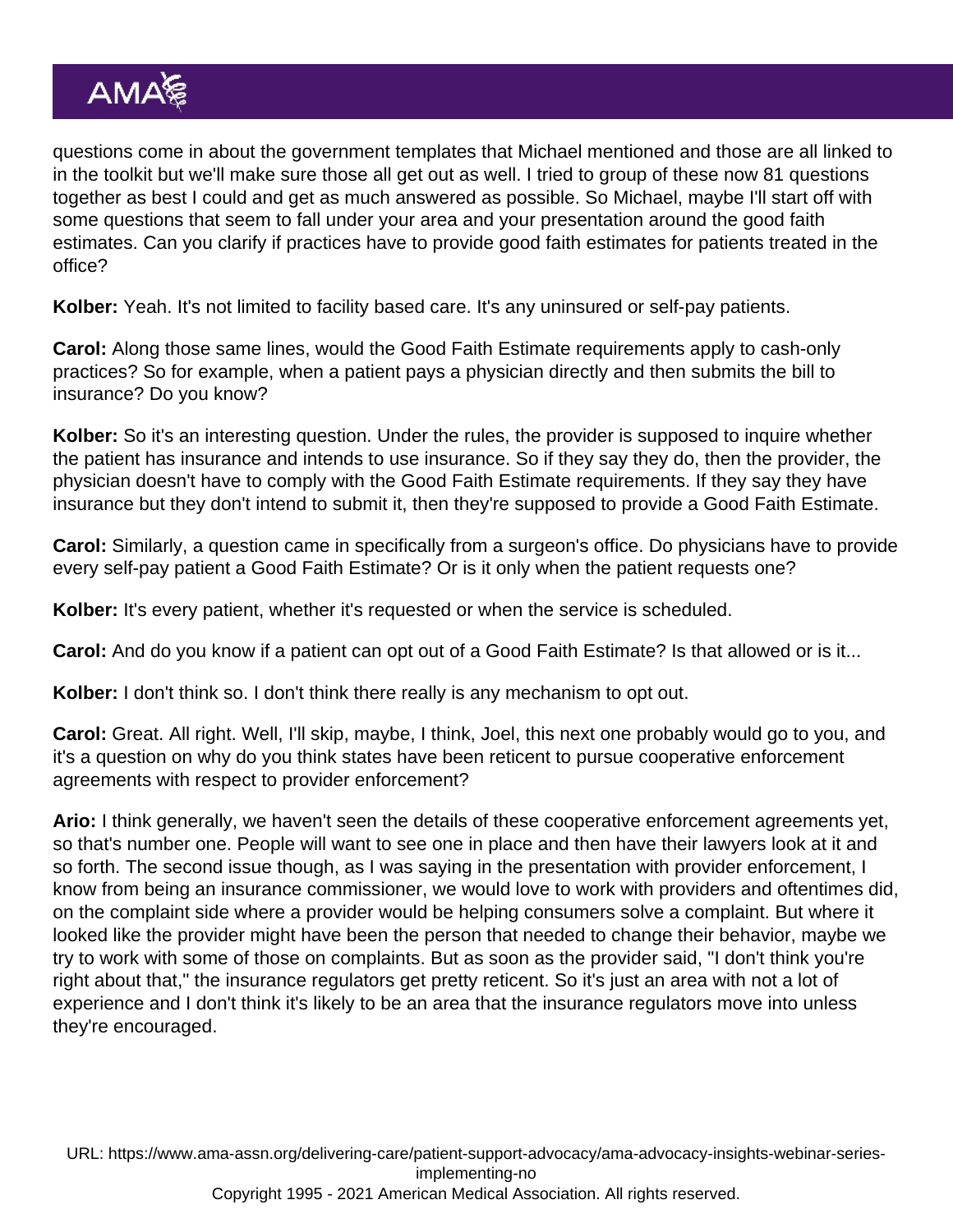So I could imagine a scenario which the provider community decides, "You know what? What we want these things done locally and we'll want to work with our insurance departments or some other enforcement agents because we really don't like what's happening at the federal level," then I think it could happen. But short of that, could be the opposite too, where the providers say, "You know what? This is kind of like ERISA. We want the federal government to handle this. We like the way they do it and we don't like the states being in the middle of it." So it's just going to depend and my notion would be everybody ought to pay attention to this and look at what's happening in your state and whether ... People make different judgments on whether the state enforcement or federal enforcement is more consonant with their needs.

Carol: So for specialty practices who provide care following a hospital discharge, do those practices have to post documentation in their outpatient offices if similar documentation is posted in the emergency rooms or other facilities? I'm assuming this is the disclosure information.

Kolber: Yeah. There's two potential notices. One is this disclosure notice around balance billing protections and that only needs to be used essentially in providers or situations that are subject to the surprise billing, balance billing protections under the No Surprises Act. So if this specialty practice doesn't see patients in an in-network facility or doesn't provide emergency services, non-emergency services in an in-network facility and they only see patients in their own office, then they probably don't need to provide this disclosure. If they do, then they do need to provide this disclosure, which again is a standard disclosure, which I think is in the chat, at least in connection with transactions that could be subject to surprise billing laws. There's a separate good faith effort disclosure announcing essentially the availability of good faith estimates. And that is not limited really to any provider types. It's anyone who sees any uninsured or patients that choose not to use their insurance. So that could be essentially any provider. And so that Good Faith Estimate availability notice will always need to be provided.

Carol: Joel, I think maybe going back to you on this one, who should we talk to at the state level if you want to understand the enforcement options better in our states?

Ario: I think your insurance regulators. This is spoken by a former insurance commissioner, so consider the source. But I think insurance regulators generally do understand this law from the insurer side. That makes them necessarily understand it to some degree from the provider side. So I think they're a good place to start. They're going to be in the know about what's going on in their state. In different states, I think somebody in the governor's office, somebody in the department of health, if there is a medical board. I hear mixed things, frankly, from the community about whether who wants the medical boards involved or not involved but that's another resource. And then some states have attorneys general or other consumer protection type operations on onboards programs or whatever that may be a resource as well. So there's really no dictating exactly where this is going to be picked up on in a particular state.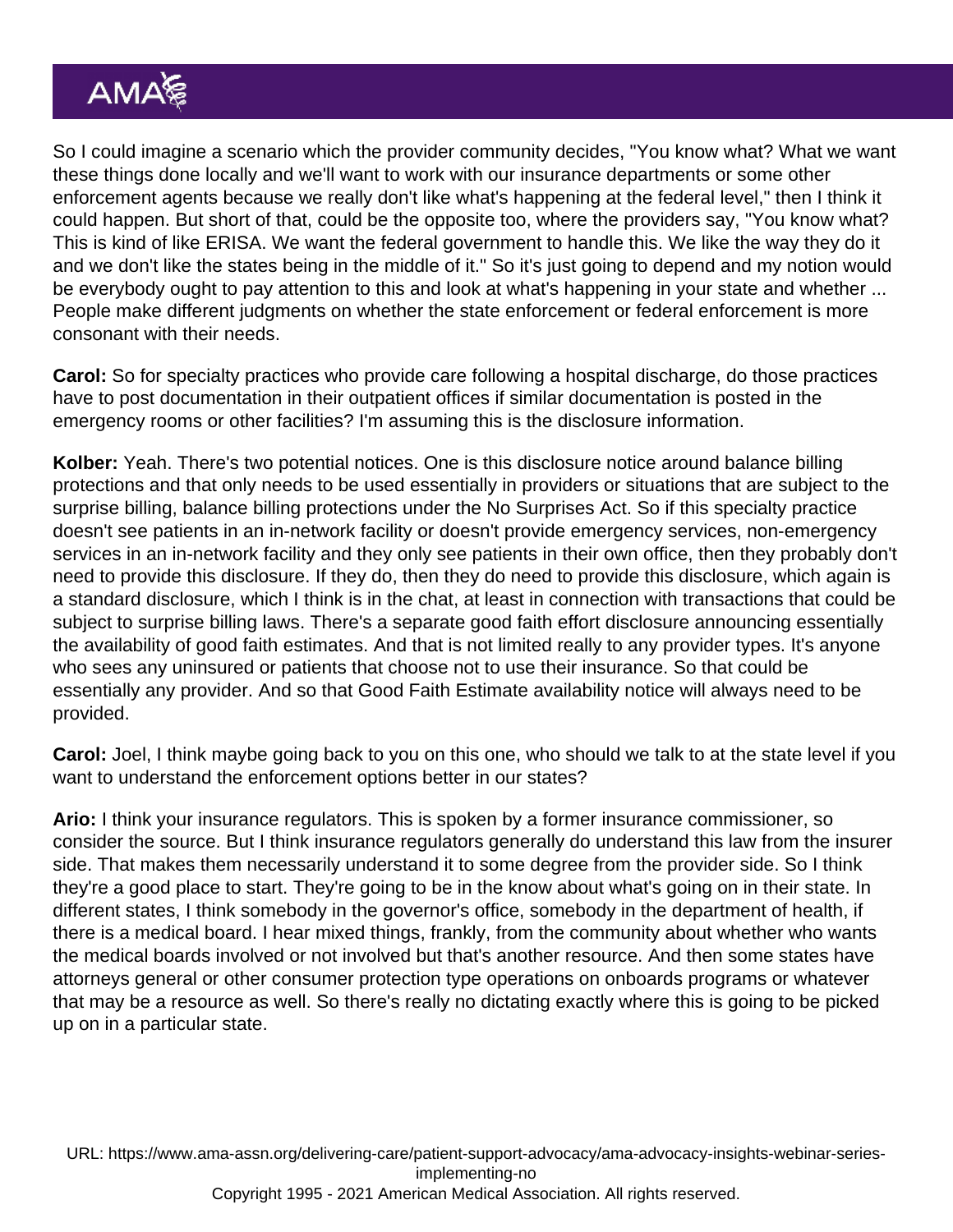Kolber: And I would just add to that that we've been tracking sort of what the states have been saying about no surprises and a lot of them have really just put out informative consumer facing materials but not really done much in terms of how they're regulating it. But those have, for the most part, come from the insurance regulators within the states. And in some of the states, the insurance regulators have noted that they would take comply from consumers, but then they may refer them to other, regulators at either the state or federal level if it's not something that the insurance department can oversee. So just echo Joel's point that it seems like the insurance regulators are going to be the default in some cases, even though, in many cases, we're talking about regulation providers, really not insurers.

Ario: Yeah. One quick other example in the resources, there is a citation to an MEIC set of materials that do include a model bulletin. It's about six pages long that's written in legalese to say, "Here's what we think providers are supposed to do under the law." That's an example of the NEIC taking a sweep at, "This is what we think the laws mean for providers." You're going to see more of that coming out of insurance, I think, than anywhere else.

Carol: Great. Thanks to you both. More to come. There's several questions about the scope of the balance billing protections and I'll just rattle off a few, if that's all right. You can answer these after. Do the balance billing prohibitions extend to physicians providing office-based care? And then there's another question about emergency services when the patient is self pay, are there protections there? And then another question from an employed physician of an FQHC regarding their obligations and complying with the balance billing protections. So sorry to throw those all three at you.

Kolber: Right. The surprise billing protections are somewhat narrow. They only apply either to emergency services at a hospital ED or freestanding ED or out-of-network services at a hospital or ASC. And all of that only applies to insured patients. So there was a question about uninsured ED services, the balance billing productions don't apply. There's a question about provider offices or an FQHC. As long as it's not regulated as an ambulatory surgery center, FQHC would be treated as other provider offices and not subject to these balanced billing protections. So there are circumstances. It's something, perhaps a gap, unless state laws fill that gap, that there are scenarios where, for example, a physician might not be aware what labs are in-network and may send labs to an out-of-network lab. And there would not be protections from that if those were generated from a physician's office and not a hospital or ASC. So the balanced billing rules wouldn't apply there, federal rules.

Carol: There's a question about if a state does not have a surprise billing law in place, do physicians follow the No Surprises Act rules for all of their patients?

Kolber: Yeah, to the extent it applies. Again, uninsured patients won't have these protections. Government programs, we're talking about commercially insured patients. There are different existing rules that exist for government programs.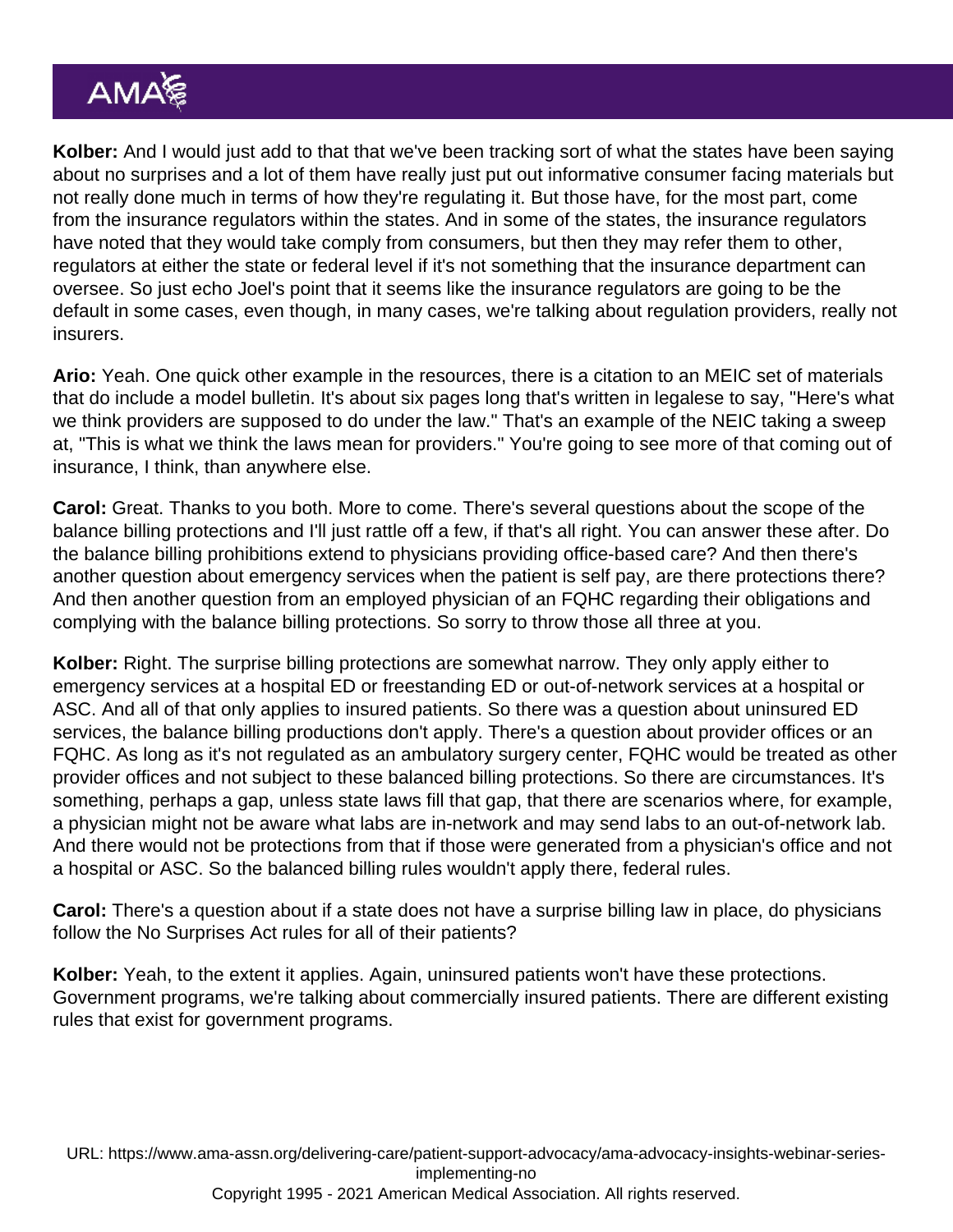Carol: I have a question here about the qualifying payment amount and just a clarifying question. The QPA does not function as a minimum initial payment to providers, is that correct? But rather as just the basis for the cost sharing?

Kolber: Technically that's true. The way the federal IDR rule has been written, I think it's reasonable to think that the QPA amount may end up being what the initial payment amount is. But technically, the way the rule is written, the QPA is the basis for the cost sharing.

Carol: Great. And I might try and sneak one more in. I know we're running against the hour but this one, I think, goes to some of the notice consent requirements. In some situations, notice and consent to provide added network care is required or at least available. Is that correct? And then the question goes on to ask is, am I also correct that in some situations for some providers, that option is never available?

Kolber: Yes. Yes. So this only comes into the picture either for post stabilization services in connection with emergency care or an out-of-network provider in an in-network hospital or ASC. But we had a slide, and there's a list of providers, there's particular specialties, hospitalists, intensivists, neonatologists, pathologists, radiologists and so forth that can never get notice and consent because the idea ... it's not something that's really shoppable. Even if you're not among one of those specialist types but it's a care that comes up urgently and that was not really shoppable, notice and consent won't apply there but the balance billing protections apply. But as I said, if it's a surgery, a procedure where you can pick the provider in advance and you just want to have it done at an in-network hospital, the patient can consent to pay the out network rate.

Carol: Great. And is the IDR process available in those situations where either the care or the provider is not able to obtain consent?

Kolber: Oh, yes. When the patient doesn't consent and the provider's not able to obtain consent, the IDR process or the state methodology would apply. Once the patient consents, the provider is just reimbursed under the out-of-network benefit of the plan and then can balance bill the patient if it chooses to.

Carol: Great. Well, I think we are at time. There's lots more questions and we will certainly try and follow up with additional AMA resources that attempt to answer a lot of these questions. But Dr. Mukkamala, I think I'll hand it back over to you.

Dr. Mukkamala: Just one more question that I saw that I think should be pretty straight. So the question is, to clarify, so if somebody's primary care internal medicine doesn't go to the hospital at all, does any of this act apply to them? They're not seeing patients in the hospital, they're not in an ASC, it's just their office based practice.